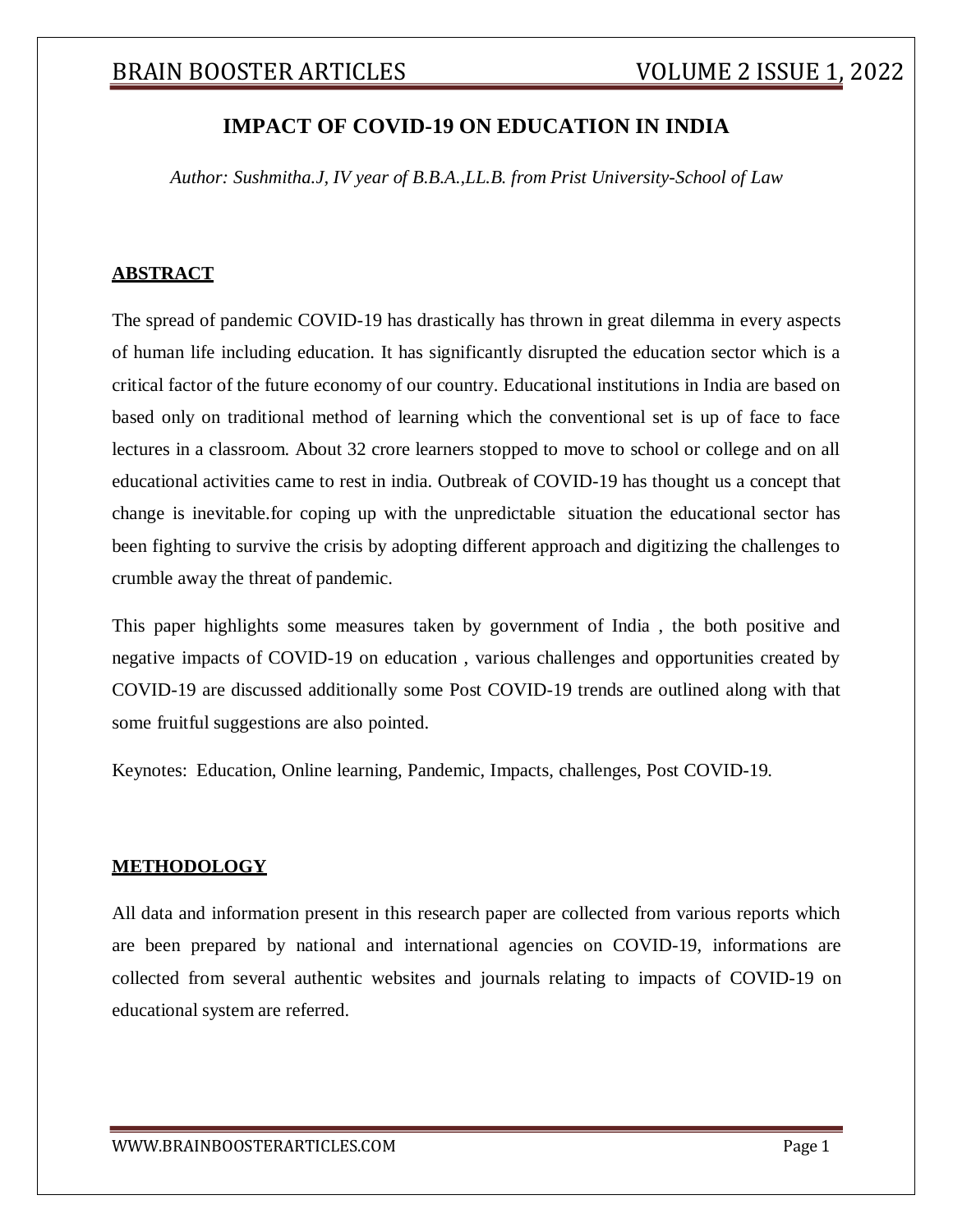#### **INTRODUCTION**

The COVID-19 pandamic has spread world wide and has notably disrupted the education sector. it has affected more than 4 million people all over the world. As per the UNESCO report during mid april 2020 more than 90% of total world student population have been affected by the pandemic which reduced slowly to 67% by june 2020. The outbreak of covid 19 has influenced more than 120 crore of student and youth across the world.

In india around 32 crore of students have been affected by numerous curtailment, restrictions and the nation wide lockdown for COVID-19. According to UNESCO report, primary students of 14 crores and 13 crores of secondary students are troubled and damaged, which are the two mostly affected level in India.

Noticing the corona virus pandemic situation the WHO advised to maintain social distancing as one of the first precautionary step in which every country started the action of lockdown to decrease the spread of virus influences. Focusing on educational sectors including schools, colleges and universities there was closure announced, they suspended the classes and all examinations including entrance test at school, college and university level were postponed. Every student most academic schedules were mostly pulled down by lockdown measures.

Lockdown has compelled many educational institutions to call off the direct classes, examinations, internships, extra-curricular activities etc, rather to choose and continue in online mode. However, it is an exceptional circumstance in the history of education, COVID-19 has designed various opportunities to come out of rigorous classroom teaching methods to a new era of digital model.

At the beginning, switching to this style of new learning was difficult and hard to cope up with the pandemic situation. Later on surviving was a vital task of every living in this world adopting changes to accept life and survive people shifted slowly to the new era of life concerning even in educational side. COVID-19 created many opportunities and challenges for educational institutes to strengthen their technological knowledge.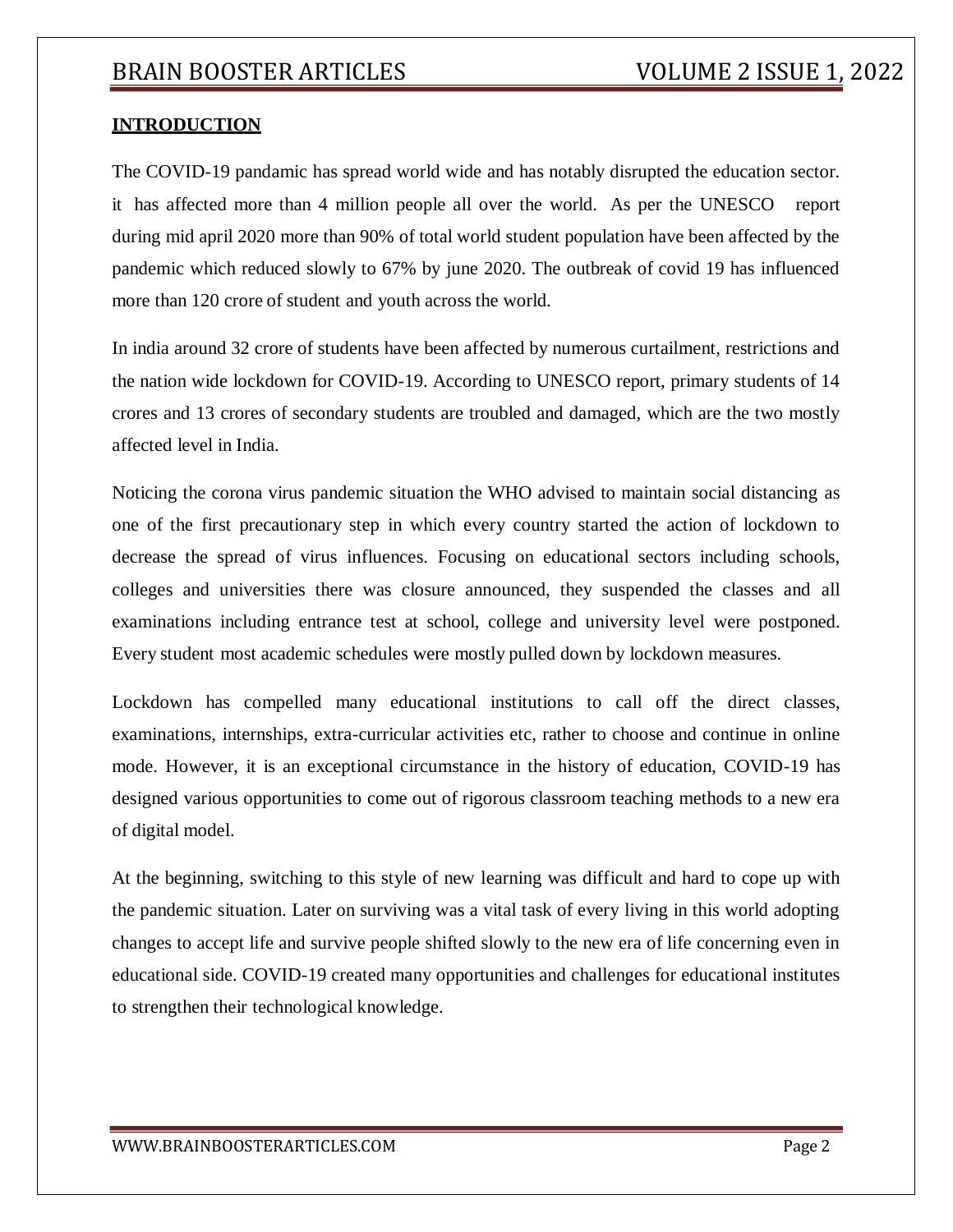#### **OBJECTIVES**

The present research paper focused on the following objectives:

- To enlighten various measures taken by government of India during pandemic on educational sector.
- To highlight various opportunities and challenges created on educational system by COVID-19.
- To highlight the both positive and negative impacts of COVID-19 on education.
- To enlist the Post COVID-19 trends of education and to put some effective suggestions for continuing education during pandemic situation.

#### **ONLINE EDUCATION**

"ONLINE EDUCATION IS NO MORE AN OPTION RATHER IT IS NECESSITY" lockdown has given many people a spark of hope in learning even in the most risky situation. Foe both teachers and students to continue their educational activities through online is a ray of hope on continuing our routine without sparing our lives. Many universities digitalized their operations in eduactional sector understanding the need of their current pandemic situations.

It was an overnight shift from normal classrooms into e-classrooms in which the educators have shifted their entire pedagogical approach to tackle the new advanced conditions and adhere to the changing situation. With the help of internet the method of learning should get adopted example: delivering lectures through video conference using different apps like zoom, google meet, webex, facebook, youtube, skype etc.

Numerous educational institutions in India are not furnished with digital facilities and also not every students is well equipped with high speed internet and advanced digital gadgets to cope up with the immediate change from traditional educational set up to online education system. Distance and personalized teaching and learning were the challenges by through innovative solutions it can help to wash away the trouble.

The google products helped to overcome the problematic situations example: gmail, google forms, google drive, google classroom, jam board and drawings, calenders, open board software etc are successful tools used as an alternative method for face to face normal classes.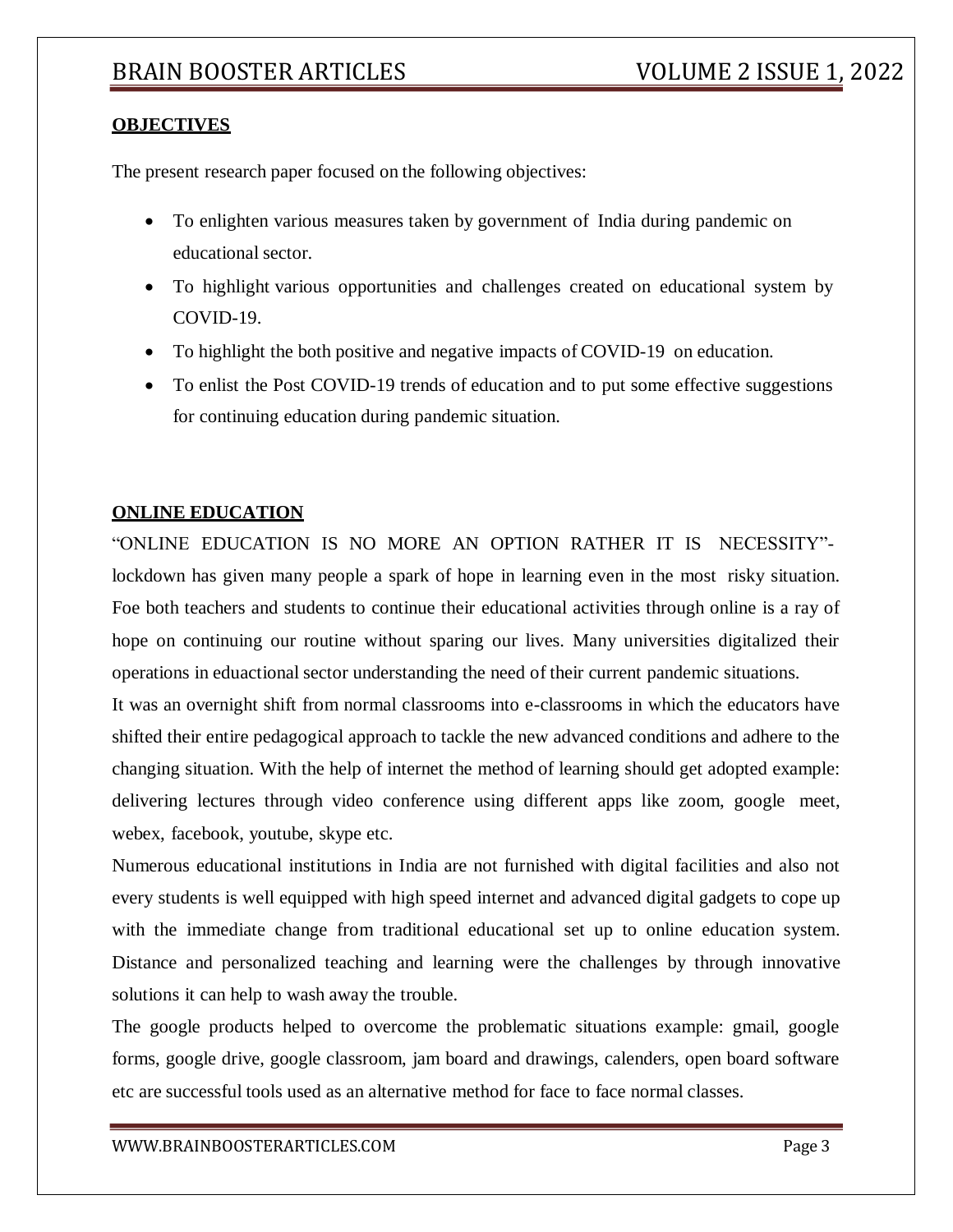#### **PROBLEMS FACED IN ONLINE LEARNING**

Modern technological range from downloading errors, issues with installation, login troubles, problem with audio- video, personal attention is also huge issue faced by online classes.

Students felt lack of communication, technical problems and difficulty in understanding . in a report half of the students found difficulties in balancing their education on one hand with other works, family and social lives on the other. Many students were also found to be inadequately prepared for several academic and e-learning competencies.

In this hard time, the entire concern is not about quality of education provided through this online education to the students, it is preferable the action took on the crisis . having few amount of knowledge in a very hectic situation and having 0 % knowledge in that risky and hectic situation is totally different. We were in need to adopt and adhere to changing conditions following our routine without sparing our lives is highly important.

# **INITIATIVES TAKEN BY GOVERNMENT OF INDIA ON EDUCATION DURING COVID-19**

Nearly all state government ministries have taken measures to make sure that academic activities in schools, college, universities do not restrain or get restricted during the lockdown period.

The brought a safety line step "online" learning, instructed all schools and colleges and other educational sector to hold on online classes. Online learning was the only best solution which can be implemented during the pandemic COVID-19 situation.

Ministry of Human Resource Development (MHRD) brought many arrangements including online portals and educational channels through direct door step of home, TV, radio for all level students to continue learning.

 $\triangleright$  Diksha portal: it contains e-Learning content for students, teachers, and parents aligned to the curriculum, including video lessons, worksheets, textbooks and assessments. Under the guidance of its national boards of education (CBSE) and NCERT, the content has been created by more than 250 teachers who teach in multiple languages. The app is available to use offline. It has more than 80,000 e-Books for classes 1 to 12 created by CBSE, NCERT in multiple languages. The contents can also be viewed through QR codes on textbooks. The app can be downloaded from IOS and Google Play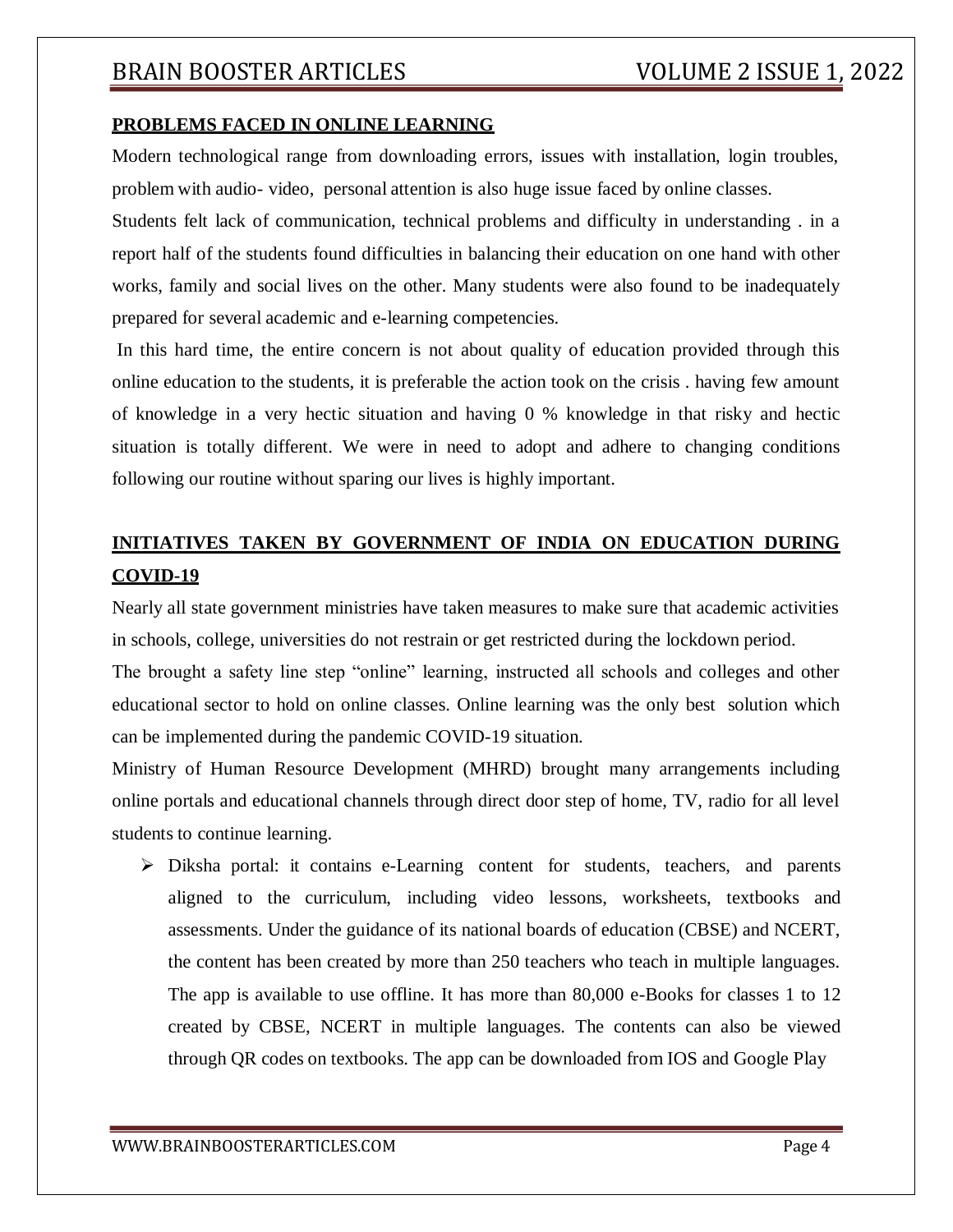- $\triangleright$  e-Pathshala: it is an e-Learning app by NCERT for classes 1 to 12 in multiple languages. The app houses books, videos, audio, etc. aimed at students, educators and parents in multiple languages including Hindi, Urdu, and English. In this web portal NCERT has deployed 1886 audios, 2000 videos, 696 e-Books and 504 Flip Books for classes 1 to 12 in different languages. Mobile Apps is available.
- $\triangleright$  National Repository of Open Educational Resources (NROER) portal: it provides a host of resources for students and teachers in multiple languages including books, interactive modules and videos including a host of STEM-based games. Content is mapped to the curriculum for classes 1-12, including aligned resources for teachers. It has a total of 14527 files including 401 collections, 2779 documents, 1345 interactive, 1664 audios, 2586 images and 6153 videos on different languages.
- 2. Higher Education:

Swayam is the national online education platform hosting 1900 courses covering both school

 $\triangleright$  Swayam: it is the national online education platform hosting 1900 courses both school (classes 9 to 12) and higher education (under graduate, post graduate programs) in all subjects including engineering, humanities and social sciences, law and management courses. The unique

feature is that, it is integrated with the conventional education. Credit transfers are possible for SWAYAM courses.

- Swayam Prabha has 32 DTH TV channels transmitting educational contents on 24 x 7 basis. These channels are available for viewing all across the country using DD Free Dish Set Top Box and Antenna. The channel schedule and other details are available in the portal. The channels cover both school education (classes 9 to 12) and higher education (undergraduate, postgraduate, engineering Out-of-school children, vocational courses and teacher training) in arts, science, commerce, performing arts, social sciences and humanities subjects, engineering, technology, law, medicine, agriculture.
- $\triangleright$  e-PG Pathshala is for postgraduate students. Postgraduate students can access this platform for e- books, online courses and study materials during this lockdown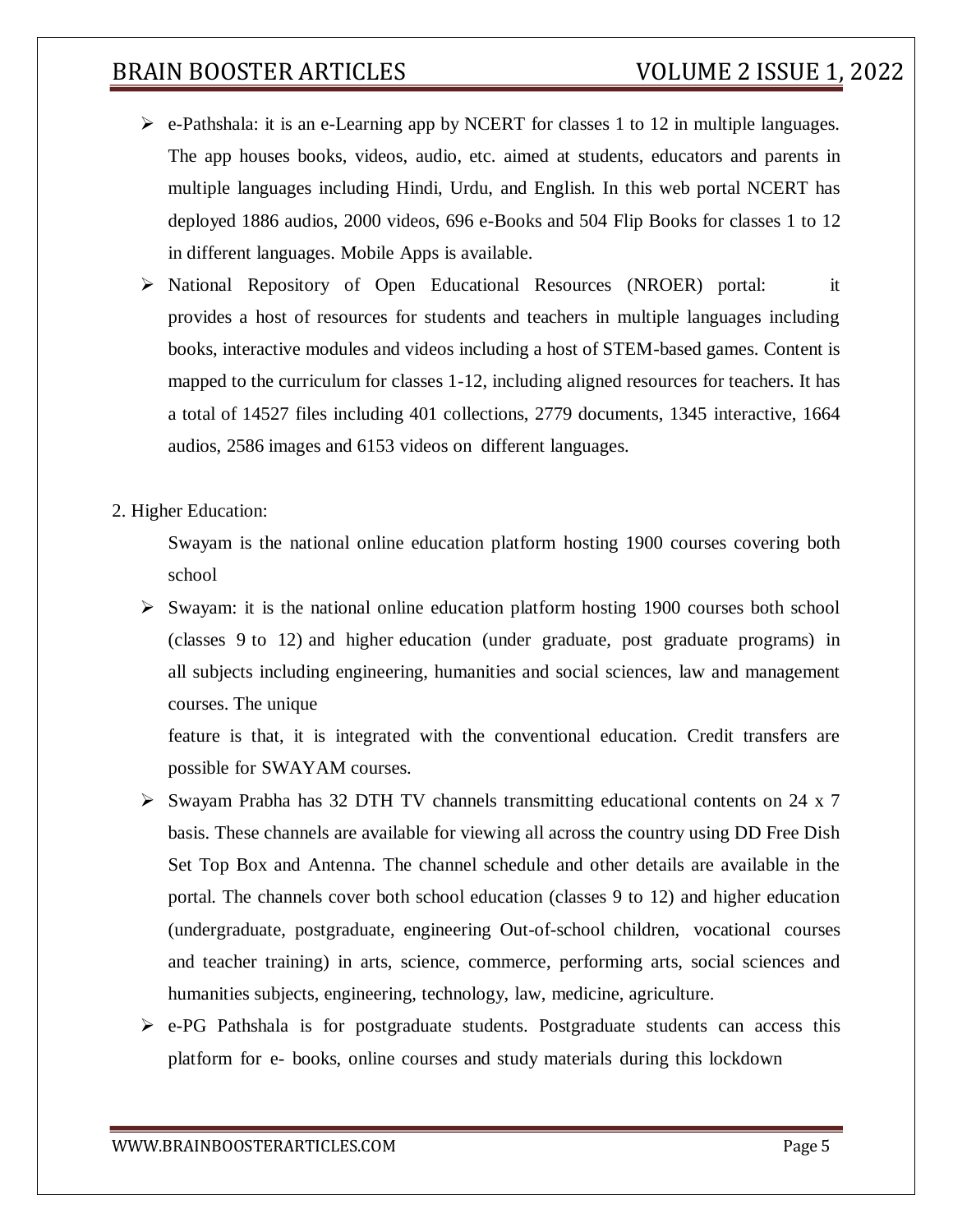period. The importance of this platform is that students can access these facilities without having internet for the whole day.

#### **POSITIVE IMPACTS**

Educational institutions in India have accepted and adopted the changes and trying to make use of the best provided for the students during this COVID-19 pandemic. The Indian educational system has got opportunities for transformation from traditional system to a advanced new era

- Rise of learning management: there are greater opportunities available for mainly developing and strengthening the learning management system is opened.
- World wide exposure: there are opportunities to interact with peers all over the world for the learners and educators as well.
- Blended learning: COVID-19 has accelerated adoption of digital technologies to deliver education. Assessment of learning had showed immense opportunities for major transformation in area of curriculum development and pedagogy.
- Large learners: access to large pools of learners at one time.
- Open and distance learning: ODL encourages self-learning by providing various opportunities to customized learning as per their need.
- Improved use of electronic media for sharing information: students canm easily share materials and clarify doubts and queries related to it and resolve through easy access of email, SMS, phone calls and by using different social Medias like whatsapp etc.
- Enhance use of soft copy: soft-copies are easy for sharing and collecting materials can we used and shared for reference.
- Better time management: effectively and efficiently online education can be used as time saving and flexible.
- Rise in online meetings: there can be seen massive rise in telecommunication, virtual meetings, webinars and e- conferencing opportunities.
- Enhanced digital literacy: inducing use of digital technologies results in increasing digital literacy.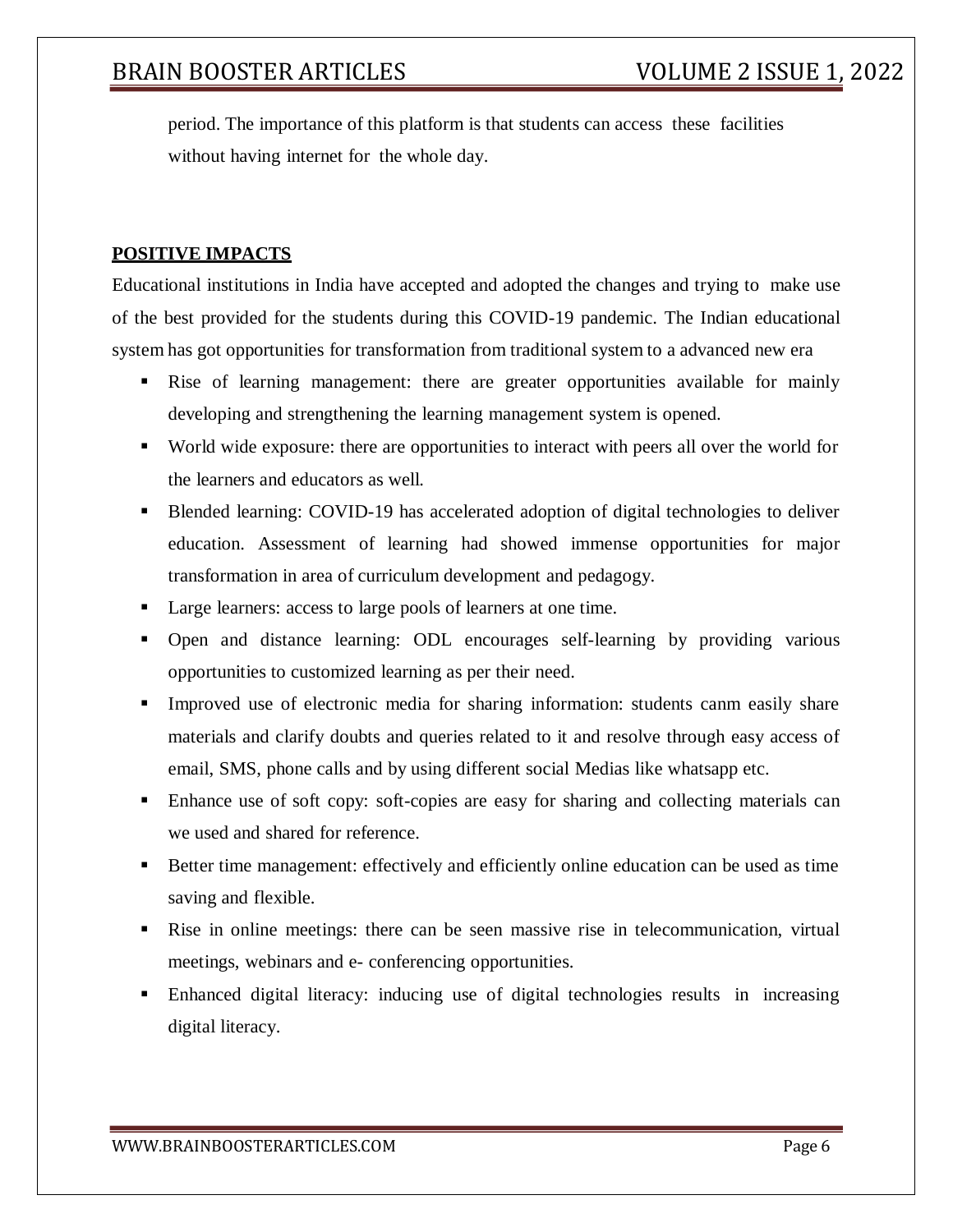#### **NEGATIVE IMPACT**

Education sector has suffered a lot due to the outbreak of COVID-19. As coin has both sides the other side of impact on covid on education and some of them are as pointed below:

- Educational activity hampered: Classes have been suspended and exams at different levels postponed. Different boards have already postponed the annual examinations and entrance tests. Admission process got delayed. Due to continuity in lockdown, student suffered much difficulty in resuming schooling again after a huge gap.
- Impact on employment: Most of the recruitment got postponed due to COVID-19 Placements for students was also affected. In India, there is no recruitment in Govt. sector and fresh graduates fear withdrawal of their job offers from private sectors because of the present covidsituationsituation. The Centre for Monitoring Indian Economy's estimates on unemployment shot up from 8.4% inmid-March to 23% in early April and the urban unemployment rate to 30.9% When the unemployment increases then the education gradually decreases as people struggle for food rather than education.
- Unprepared teachers or students for online education- Not all teachers/students are good at it or at least not all of them were ready for this sudden transition from face to face learning to online learning. Most of the teachers are just conducting lectures on video platforms which may not be real online learning without any dedicated online learning platform.
- Increased responsibility of parents to educate their wards: Some educated parents are able to guide but some may not have the adequate level of education needed to teach children in the house.
- Loss of nutrition due to school closure: Mid day meals is a school meal programme of the Government of India which is designed to provide better the nutritional food to school-aged children nationwide. The closure of schools has serious implications on the daily nutrition of students as the mid-day meal schemes have temporarily been shut. Various studies have pointed out that mid-day meals are also an important contributing factor for increased enrolment in the schools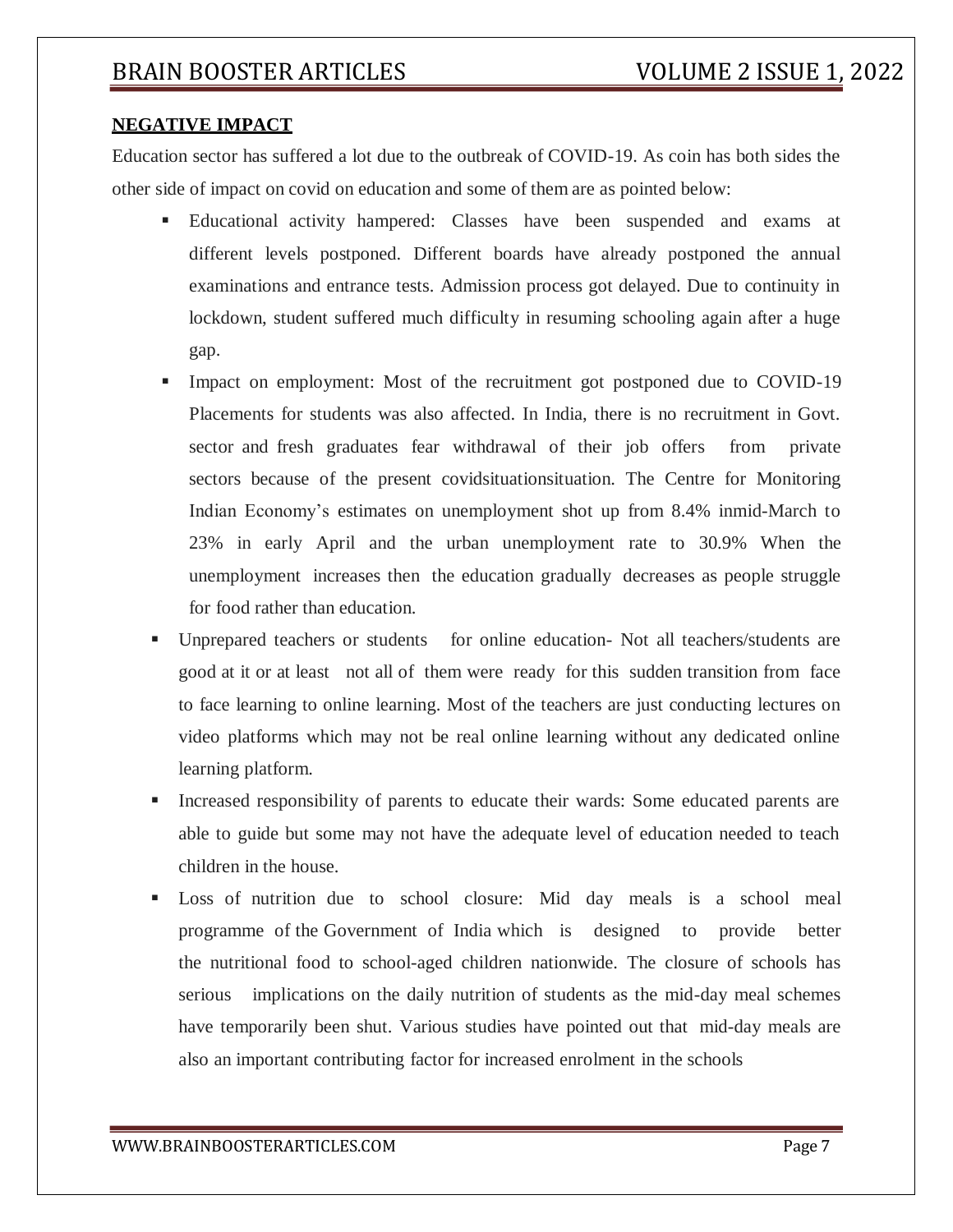- Access to digital world: As many students have limited or no internet access and many students may not be able to afford computer, laptop or supporting mobile phones in their homes, online teaching-learning may create a digital divide among students. The lockdown has hit the poor students very hard in India as most of them are unable to explore online learning according to various reports. Thus the online teaching-learning method during pandemic COVID-19 may enhance the gap between rich/poor and urban/rural.
- Access to global education: The pandemic has significantly disrupted the higher education sector. A large number of Indian students who are enrolled in many Universities abroad, especially in worst affected countries are now leaving those countries and if the situation persists, in the long run, a there will be a significant decline in the demand for international higher education.
- Payment of Schools, Colleges fee got delayed: During this lockdown most of the parents will befacing the unemployment situation so they may not be able to pay the fee for that particular time periods which may affect the private institutes. integrated with a present-day mainstream higher education system.

### **POST COVID-19 TRENDS ON EDUCATION**

- Improving in Personalized learning
- Students mobility may be reduced
- Social distancing in educational sector may continue
- Lack of Attendance
- Different shifts per day
- Artificial intelligence may be lead
- Open and distance learning may grow
- Debt crisis
- Unemployment rate is expected
- Not recognizing fresh graduates

#### **SUGGESTIONS**

1. Develop creative strategies to ensure sustainable access to learning

[WWW.BRAINBOOSTERARTICLES.COM](http://www.brainboosterarticles.com/) enterprise and the state of the page 8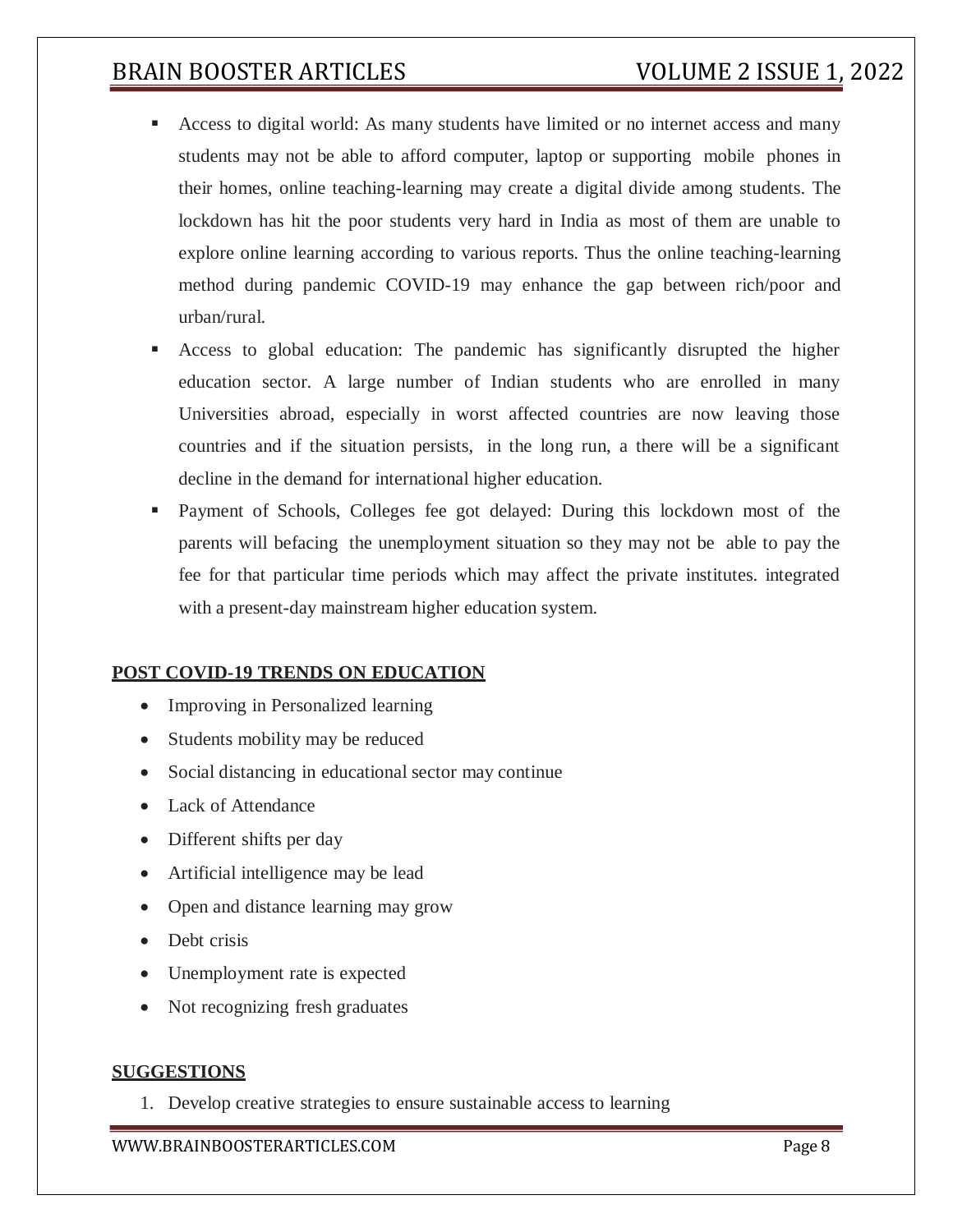- 2. Immediate measures to lessen the effect of pandemic on job opportunities, internship and research projects.
- 3. At present, requirement of technology and interest is must so, digital capabilities much reach to remotest and poorest to facilitate students to continue learning.
- 4. Public funds can be increased to fix internet gap.
- 5. As scientific innovations, values and benefits can be used to develop sustainable technologies and medicines it must be integrated with knowledge to access in educational system.
- 6. Safe and sound environment, proper safety measures and adequate quantity and quality learning in any mode to be provided.

#### **CONCLUSION**

Education sector has faced immense impact of COVID-19, government of India has taken many fruitful measures to meet those challenges. Our government has brought numerous opportunities simultaneously to survive and learn in this hard days. As, our nation is not completely equipped to reach all corners of education digitally, less privileged students may face difficulties to current choice of digitalizing. But many universities and Government of our nation are relentlessly trying to come up with solutions to resolve the challenges and threat . developing sustainable access to learning as well as other safety, sound precautions together would bring a better and new start on education sector in India.

#### **REFERENCES**

- 1. Wikipedia, education in India
- 2. Educationasia.in.impact of covid 19 on educational sector<http://educationasia.in/article/the-impacy-on-education-of-covid-19>
- 3. UNESCO.COVID-19 educational disruption and response
- 4. <http://en.wikipedia.org/wiki/education-in-India>
- 5. International journal of educational research, volume 9
- 6. https://diksha.qov.in